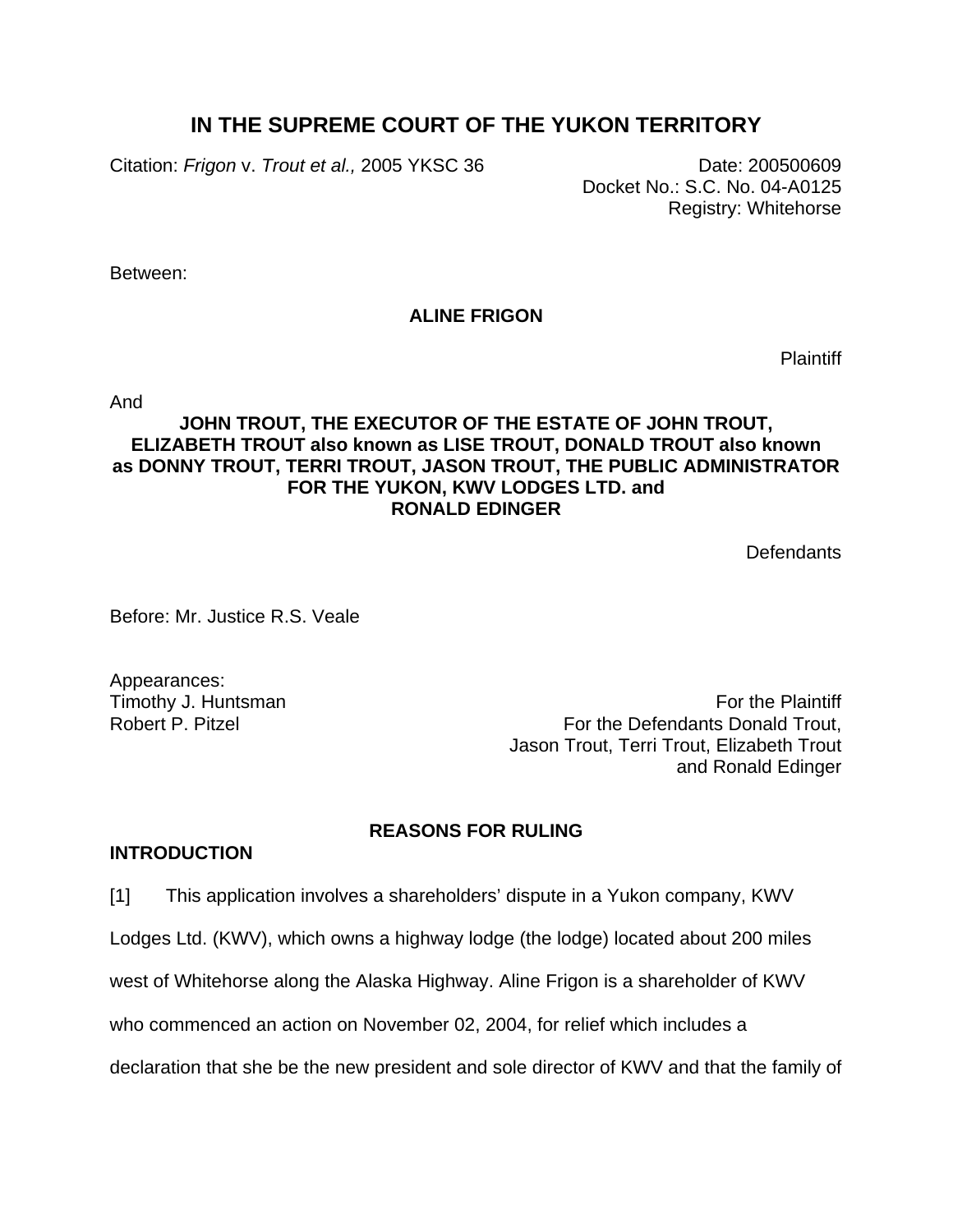John Trout surrender vacant possession of the lodge to KWV. Aline Frigon brings this interim application based upon two separate notices of motion. The first notice of motion (January 26, 2005), seeks a declaration that Aline Frigon is entitled to purchase the common shares of KWV from the late John Trout and that Aline Frigon be the president and sole director of KWV. The second notice of motion (March 9, 2005), seeks a declaration that KWV be entitled to purchase the share of John Trout. Aline Frigon also seeks a change in the registered office from the present law firm to a new law firm chosen by Aline Frigon. Counsel for Aline Frigon stated that Aline Frigon does not seek to establish oppression under section 243 of the *Business Corporation Act*, R.S.Y. 2002 c. 20.

#### **THE FACTS**

[2] The lodge was purchased by John Trout and Joseph Frigon about 1975. John Trout ran the lodge and Joseph Frigon remained in Edmonton where he was a chartered accountant.

[3] The two partners incorporated KWV Lodges Ltd. on March 31, 1980. The shareholders on March 26, 1990 were John Trout and Joseph Frigon with 400 common shares each. John Jenkins had 100 shares and Ronald Edinger had 100 shares. John Trout and Joseph Frigon purchased John Jenkins' shares making their respective holdings 450 common shares of KWV. John Trout and Joseph Frigon were also the joint owners of 150 preferred shares.

[4] The lodge is now a substantial business earning an annual revenue in excess of \$1,000,000. Its payroll is in excess of \$200,000 annually. It consists of a restaurant, gas bar, car repair, motel and rental cabins. Electricity is supplied by diesel generators.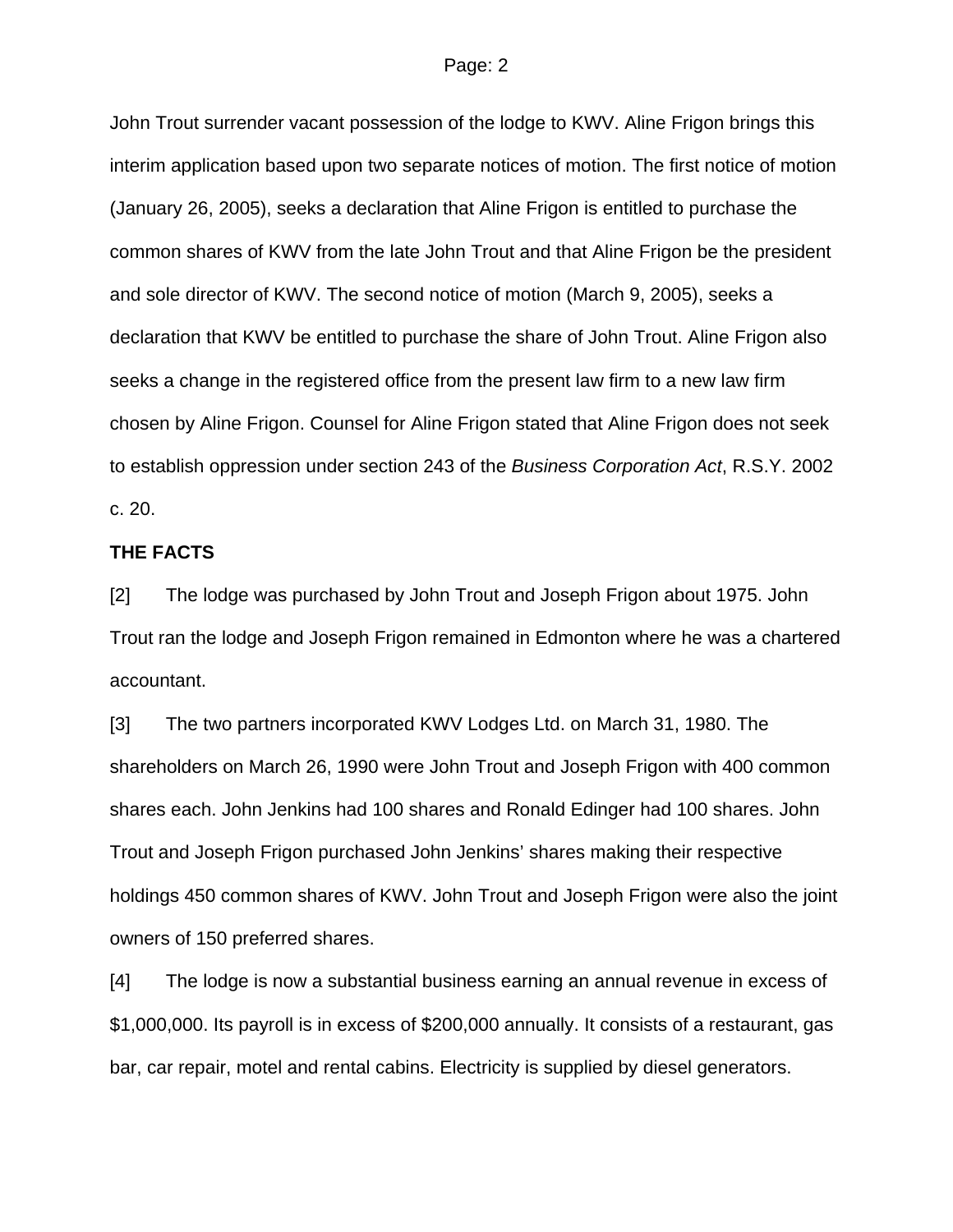[5] The lodge has been operated by John Trout, his son Donald Trout and Ronald Edinger since approximately 1989. Ronald Edinger, a 10% shareholder, is a key employee as he keeps the generators running and operates the car repair and towing service. The maintenance of the water and sewer lines is also important.

[6] The lodge operated without apparent disagreement until Joseph Frigon passed away on January 6, 2001. At this point, Aline Frigon, his wife and beneficiary, became involved. She was unable to sell the shares held by Joseph Frigon to John Trout and consequently, the shares of Joseph Frigon were transferred to Aline Frigon on January 9, 2002.

[7] Since the death of Joseph Frigon, the lodge has been operated by John Trout, Donald Trout, Donald Trout's wife and Ronald Edinger. The lodge was apparently profitable before the death of Joseph Frigon but since his death has not produced a dividend return for Aline Frigon.

[8] John Trout was the sole director of KWV until his death on September 15, 2004. KWV has been without a director since then. Donald Trout and Ronald Edinger have continued to operate the lodge. Elizabeth Trout was appointed the Administratrix of the estate of John Trout on March 23, 2005.

[9] Aline Frigon wishes to take over the lodge business and have it run by her son. Ronald Edinger and Donald Trout are opposed to this, as they do not believe Aline Frigon's son can do the job. What is more pressing is the fact that an \$80,000 investment is required to install an approved sewage system prior to June 30, 2005, to ensure the continued operation of the lodge. Donald Trout also deposes that a total capital injection of \$240,000 will be required to maintain and repair the lodge.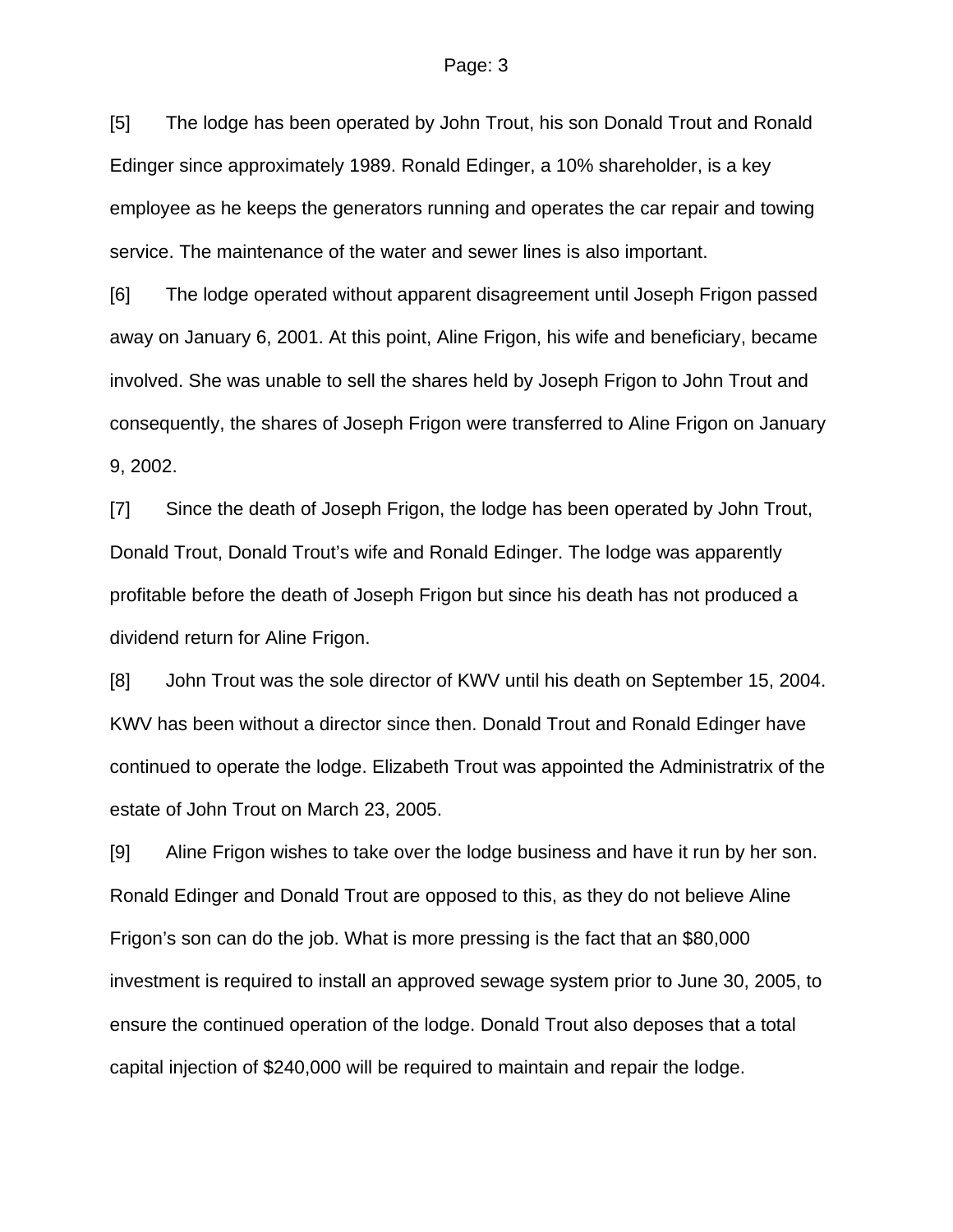[10] A substantial part of the affidavit evidence before me dealt with the issue of which family would be the best to operate the lodge pending the resolution of the ownership issue. I am not satisfied that there should be a change in the management of the business at this time. That issue could be revisited if the lodge does not continue to operate after June 30, 2005.

[11] The present dispute relates to the interpretation of a Shareholders Agreement executed in 1990. No one disputes the validity of the Shareholders Agreement.

[12] The essence of the Shareholders Agreement is that it provides for the option of the remaining shareholders to purchase the common shares of a shareholder who has died. This option is exercisable at any time but there is no mandatory purchase of the shares of a deceased shareholder.

[13] Initially, Aline Frigon gave a notice to sell (more accurately described as a notice that she wished to purchase) to the estate of John Trout. This notice to sell was never served or acted upon. Aline Frigon now wishes KWV to purchase the shares of the estate of John Trout. In order to achieve this objective, she must be in control of KWV. The estate of John Trout and John Edinger control a majority of the common shares of KWV.

#### **ISSUES**

[14] The following issues arise:

- 1. Should Aline Frigon be declared the new president and sole director of KWV?
- 2. Should a meeting of the shareholders of KWV be called?
- 3. Does the Administratrix of the estate of John Trout have the right to vote the Trout shares at a shareholders' meeting?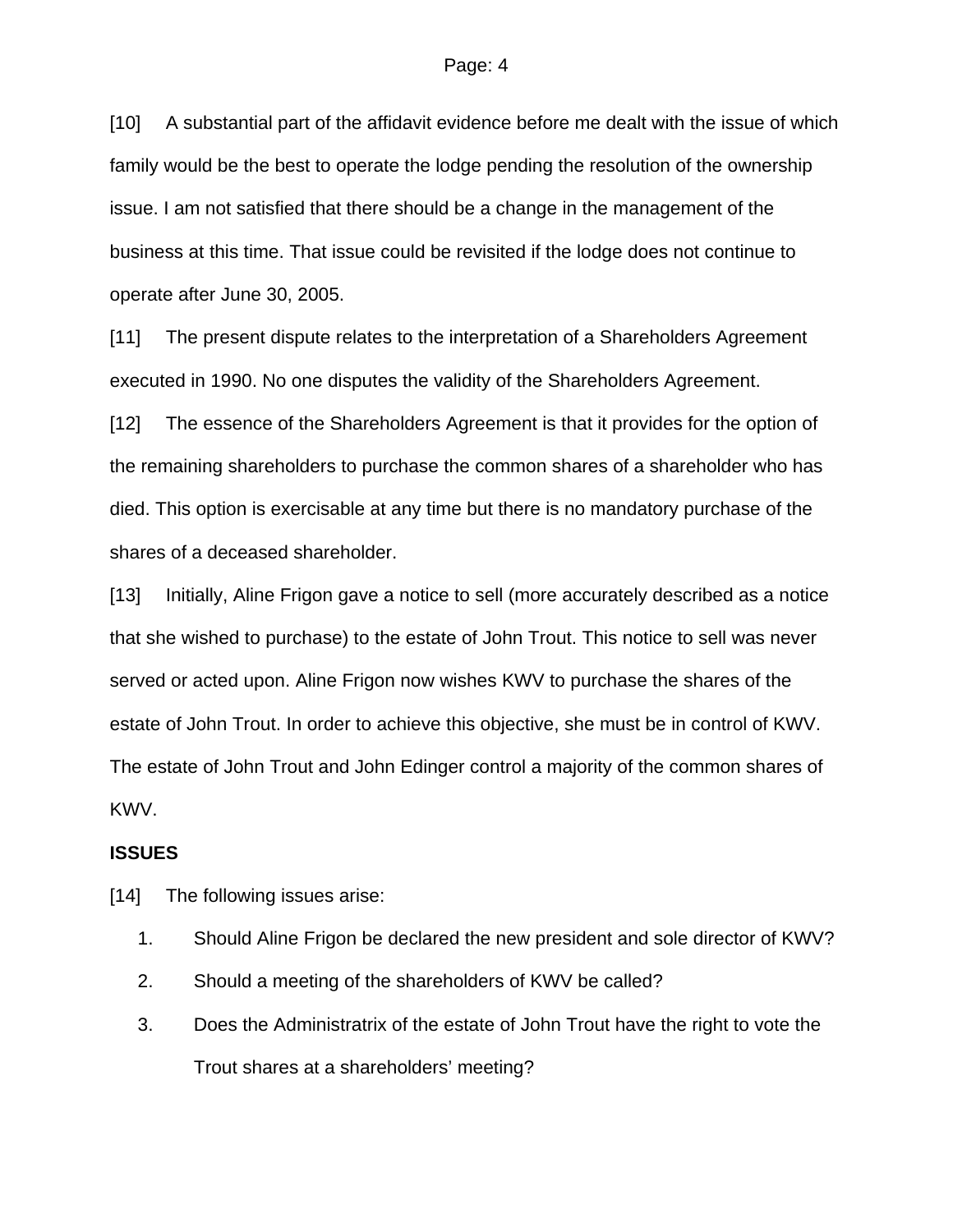4. Should the registered office, records office and address for service of KWV be changed from the law firm of Campion, Macdonald?

## **Issue 1: Should Aline Frigon be declared the new president and sole director of KWV?**

[15] As stated earlier, Aline Frigon does not seek an oppression remedy which would permit the appointment of a director if the court found the affairs of the corporation were conducted in an oppressive manner.

[16] Instead, her counsel asks the court to exercise its inherent jurisdiction to appoint her as a director of KWV. She alleges that the lodge is being operated carelessly and is in danger of being closed down. The latter has not occurred at this date and I am satisfied that the business is currently being operated in a satisfactory manner, particularly given the support of Ronald Edinger, the 10% shareholder, for the Trout family to continue operating the lodge.

[17] The Trout family should be aware that they are permitted to continue the operation of the lodge at this time but they do so with a fiduciary obligation to run the business for the benefit of KWV and not their own personal interests. Any breach of that fiduciary obligation may result in a claim against them personally.

[18] Counsel for Aline Frigon has not provided any authority for the court to appoint Aline Frigon as the president and sole director of KWV. I therefore decline to make such a ruling.

#### **Issue 2: Should a meeting of the shareholders of KWV be called?**

[19] Section 145 of the *Business Corporation Act* permits the court to order that a meeting of the shareholders of KWV be called, held and conducted as directed. Both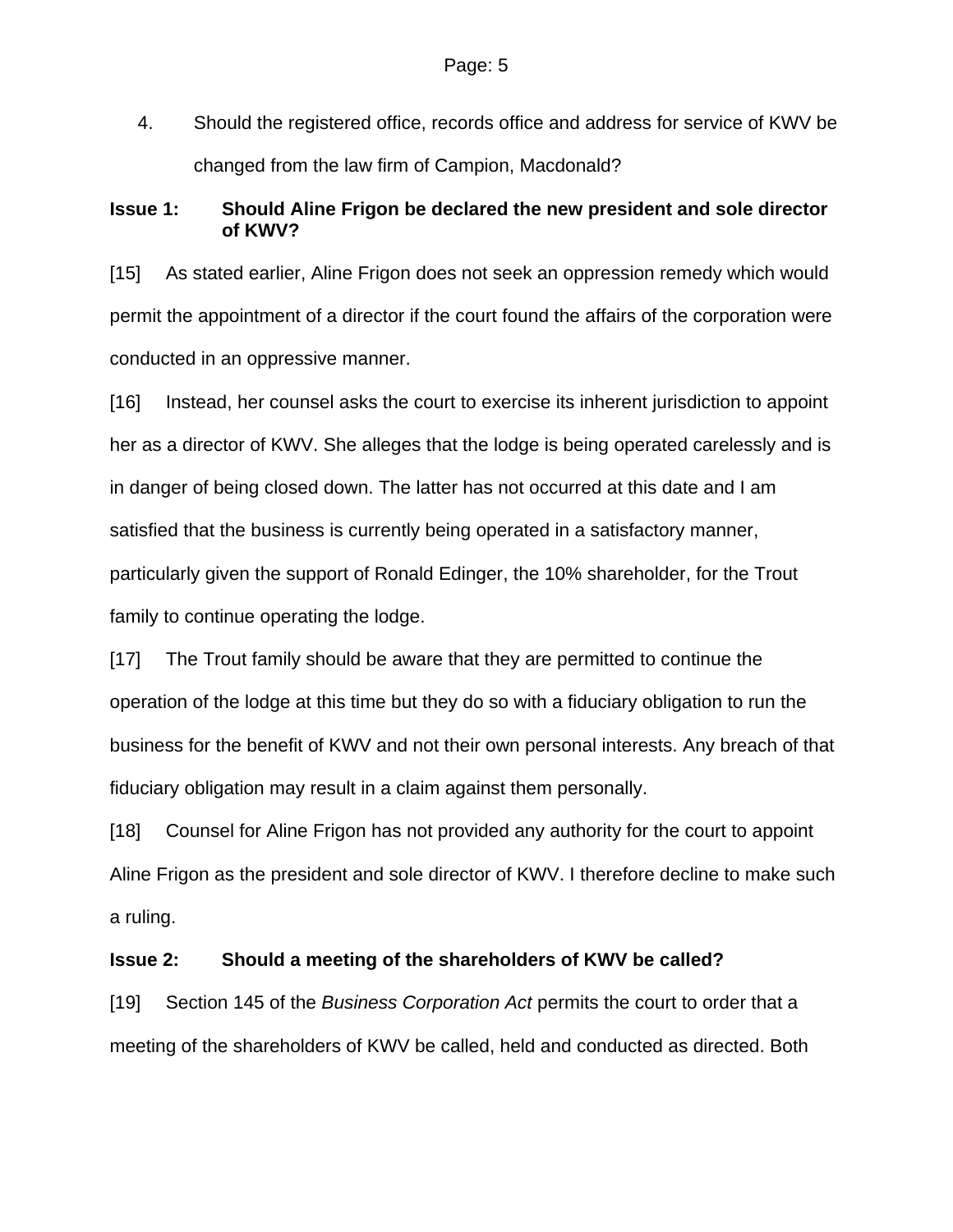counsel agreed that it would be appropriate to call such a meeting. It also appears expedient to resolve the present dispute and appoint a director or directors.

[20] I therefore order that a meeting of the shareholders of KWV be called. The date, location and conduct of the meeting were not addressed by counsel and I will reserve on these details until counsel have an opportunity to address these issues by conference call.

# **Issue 3: Does the Administratrix of the estate of John Trout have the right to vote the Trout shares at a shareholders' meeting?**

[21] Although the issue of who gets to vote at the shareholders meeting was not specifically before me in a notice of motion, both counsel addressed the issue. No objection was taken to my ruling on the matter.

[22] Counsel for Aline Frigon submits that it is an implied term of the Shareholders Agreement that the common share of a "Withdrawing Shareholder", which means a shareholder who has died, may not vote at a shareholders meeting until they have been transferred to the "Remaining Shareholders" or KWV, as the case may be.

[23] Counsel relies upon the principle in *Head* v. *Scott-Bathgate Ltd.* (1994), B.C.L.R.

(2d) 319 (B.C.C.A.). In that case, Lambert J.A. stated at paragraph 11:

"Trying to avoid a conclusion that the clause is void for uncertainty, it is my opinion that it must incorporate implied terms to make it commercially rational in such a way that if it had been discussed by the parties at the very outset, at the instigation of an officious bystander, they would have resolved any ambiguity by unanimously agreeing about the interpretation of the clause. …"

[24] Counsel submits that it is "commercially rational" to interpret the Shareholders Agreement as not permitting a "Withdrawing Shareholder" to be entitled to a vote at the shareholders meeting. I have a serious doubt that this principle is applicable in the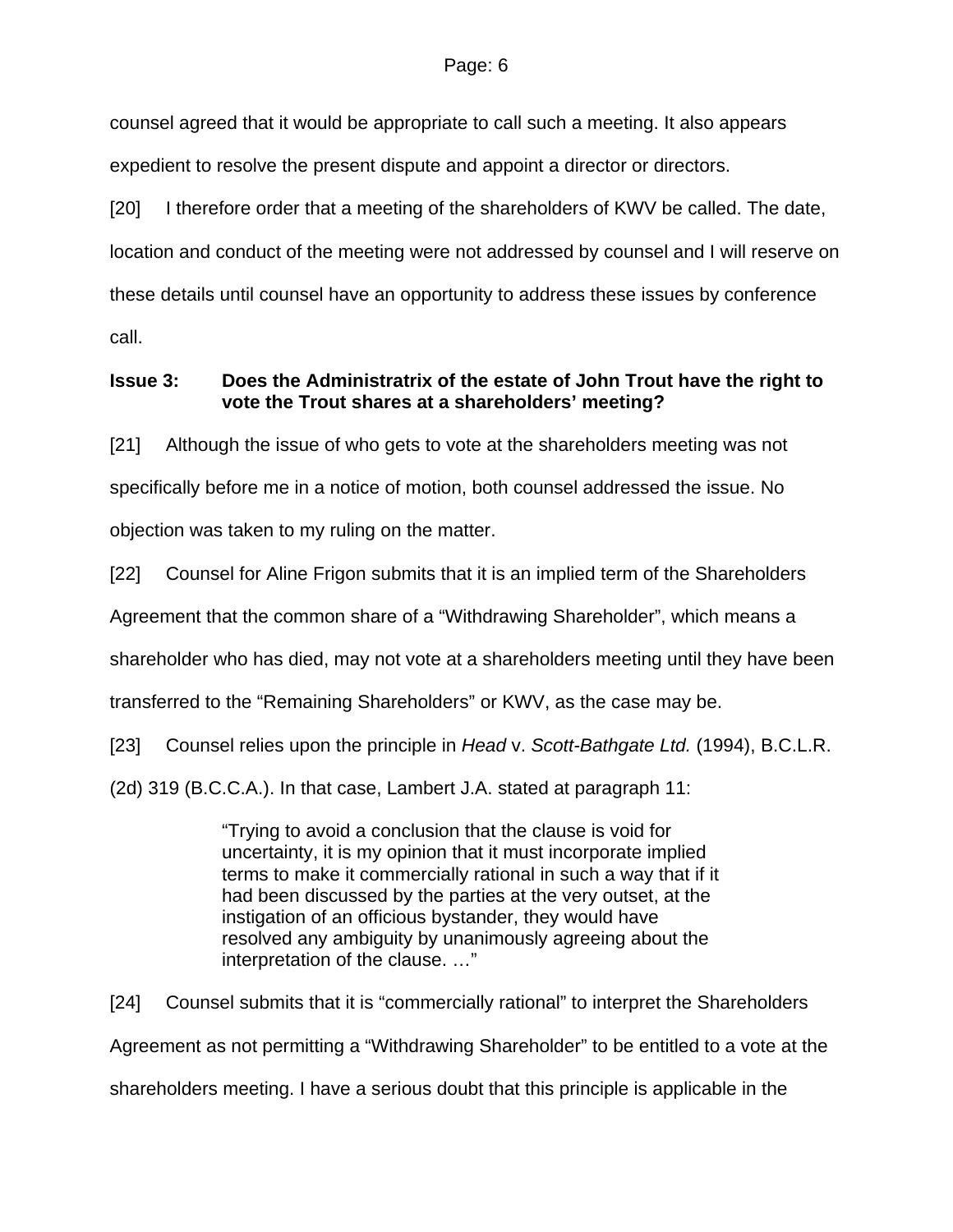present circumstances as there does not appear to be any ambiguity in the agreement or possibility that a clause will be void for uncertainty.

[25] However, I do not agree with the interpretation of counsel for the plaintiff for the following reasons:

- 1. The Shareholders Agreement only provides an option to the "Remaining Shareholders" to purchase the shares of the "Withdrawing Shareholders". In other words, the option may never be exercised and the "Remaining Shareholders" should not be deprived of their voting rights in the meantime.
- 2. The Shareholders Agreement also provides that the "Withdrawing Shareholder" may sell to a non-shareholder under certain circumstances. In my view, this is another reason for maintaining the voting right of the "Withdrawing Shareholder".
- 3. The price of the shares to be purchased was not established by an annual fair market valuation. In the absence of that valuation, the Shareholders Agreement requires that the value of the shares shall be determined by arbitration. No time limit is set out for the arbitration and I conclude that the Shareholders Agreement should not be interpreted to deny voting rights to any shareholder in the meantime.
- 4. The Shareholders Agreement also provides for amendments to the agreement at a meeting of shareholders requiring a quorum of 50% and 69% of the votes cast to carry the amendments. I interpret this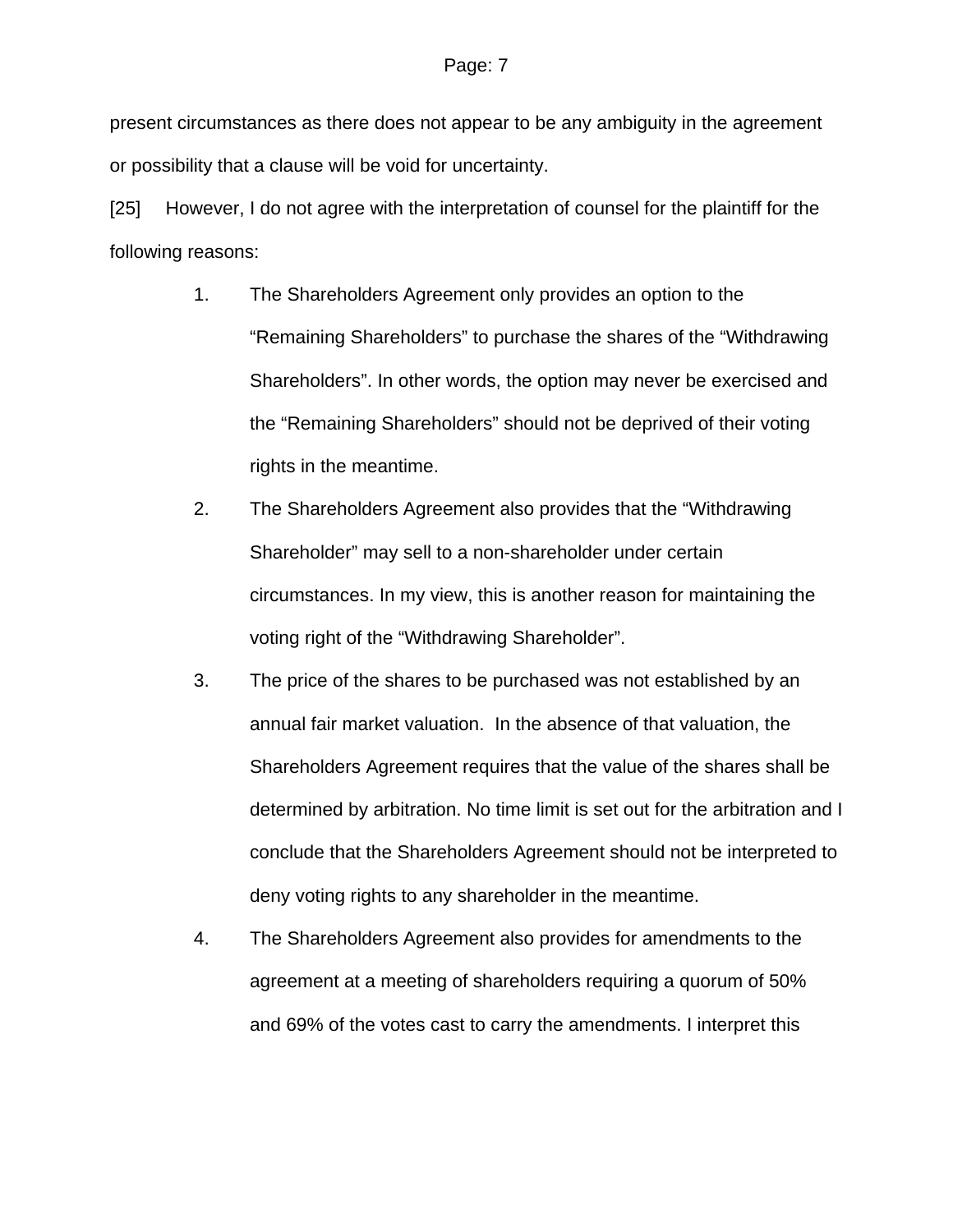clause as an indication that the parties prefer to deal with fundamental changes to the Shareholders Agreement by way of amendment.

- 5. The Shareholders Agreement also provides for a closing date on any purchase concluded with the "Withdrawing Shareholders". In my view, the closing date would be the appropriate date for the "Withdrawing Shareholders" to lose their right to vote the shares at a meeting of shareholders.
- 6. Finally, KWV has always been operated as a partnership between Joseph Frigon and John Trout. It would not be in the spirit of this relationship to deny the right to vote to any share while the two families determine who will purchase the lodge and at what value.

[26] I conclude that the Administratix of the estate of John Trout is entitled to vote the shares of John Trout at the court-ordered shareholders' meeting.

[27] Counsel also referred to paragraphs 39(a), 41, 42(b) and 129 of the Articles of

Association of KWV in support of their submissions. I prefer to rely upon section 51(2)(a)

of the *Business Corporation Act*, which states:

# **Dealings with registered holders and transmission on death**

**51**(2) Despite subsection (1), but subject to a unanimous shareholder agreement, a corporation whose articles restrict the right to transfer its securities shall, and any other corporation may, treat as a registered security holder entitled to exercise all the rights of the security holder they represent, any person who furnishes evidence as described in subsection 77(4) to the corporation that the person is

…